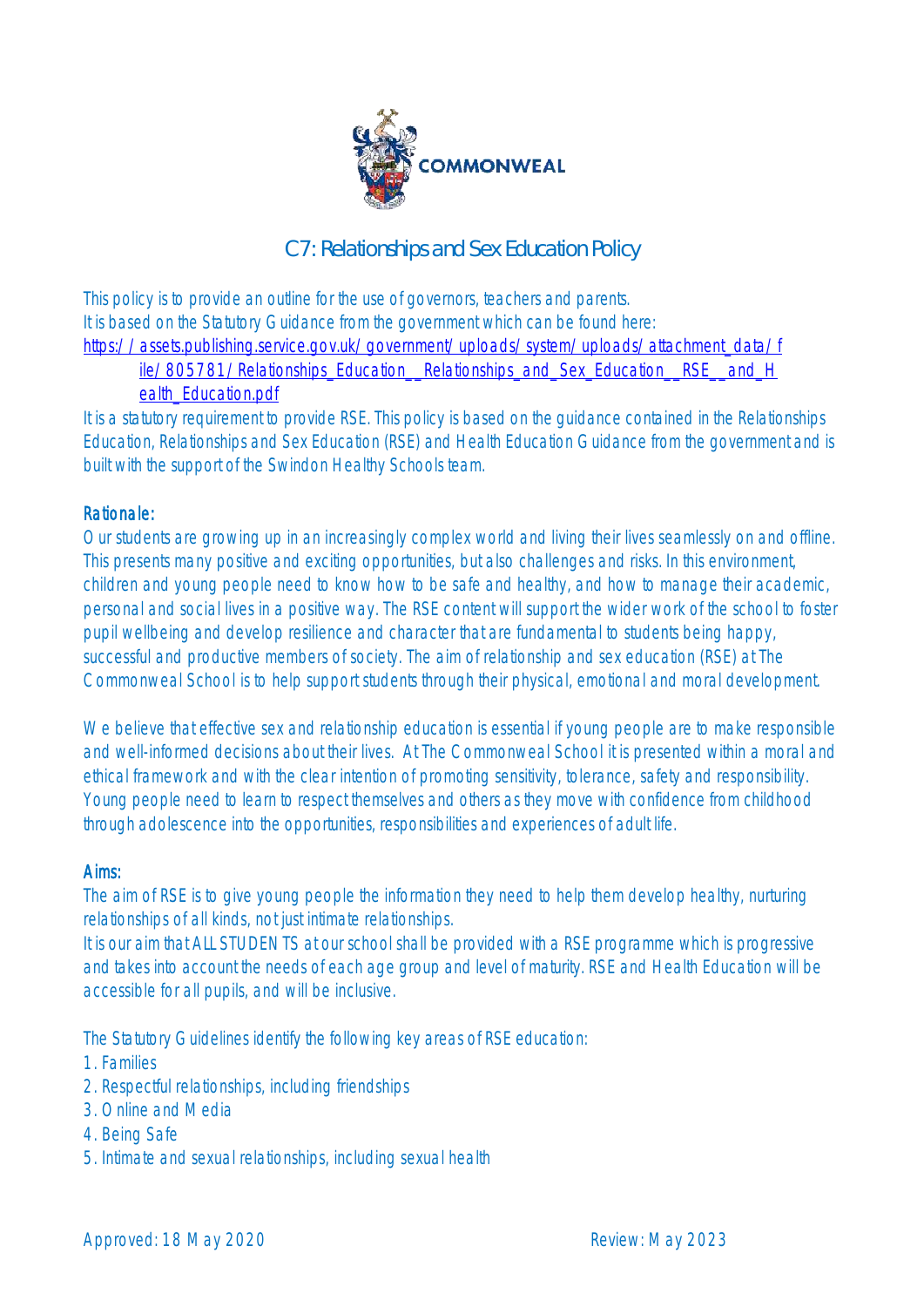The Statutory Guidelines identify the following key areas of Physical and Mental Wellbeing:

- 6. Mental wellbeing
- 7. Internet safety and harms
- 8. Physical health and fitness
- 9. Healthy eating
- 10. Drugs, alcohol and tobacco
- 11. Health and prevention
- 12. Basic first aid
- 13. Changing adolescent body

Within the Commonweal context we aim to

- Teach students about sex, sexuality and sexual health. To help children and young people appreciate the value of family life, stable and loving relationships, respect, love and care.
- Teach students how to recognise, understand and build healthy relationships including self-respect, respect for others, commitment, tolerance and consent and how to manage conflict and recognise unhealthy relationships.
- Teach students about relationships and responsibilities (moral and legal) including reference to online safety and social media.
- Issues of religion, cultural difference and ethnicity will be dealt with sensitively. Specifically, an atmosphere of tolerance and acceptance will be encouraged.
- Address the needs of vulnerable students individually and with experts or parents with appropriate consent.
- Enable pupils to recognise the physical, social and emotional implications of sexual behaviour and to recognise that responsibilities in relationships are shared by every individual.
- Inform students how relationships may affect health and wellbeing including mental health.

## Curriculum:

At Commonweal the main aspects of Relationships, Sex and Health Education are taught through the Social Science Curriculum where time will be allowed for exploration of ideas and full discussion. Some elements of RSE and Health Education are taught through Science lessons, Computing lessons, Catering and P.E. lessons

Further details of how we meet the Government Statutory framework can be found in our RSE audit.

## Staff:

The team involved should be trained in the skills needed for implementing an effective relationships and sex education programme. All staff, whether directly involved or not, should be aware of the aims of the programme.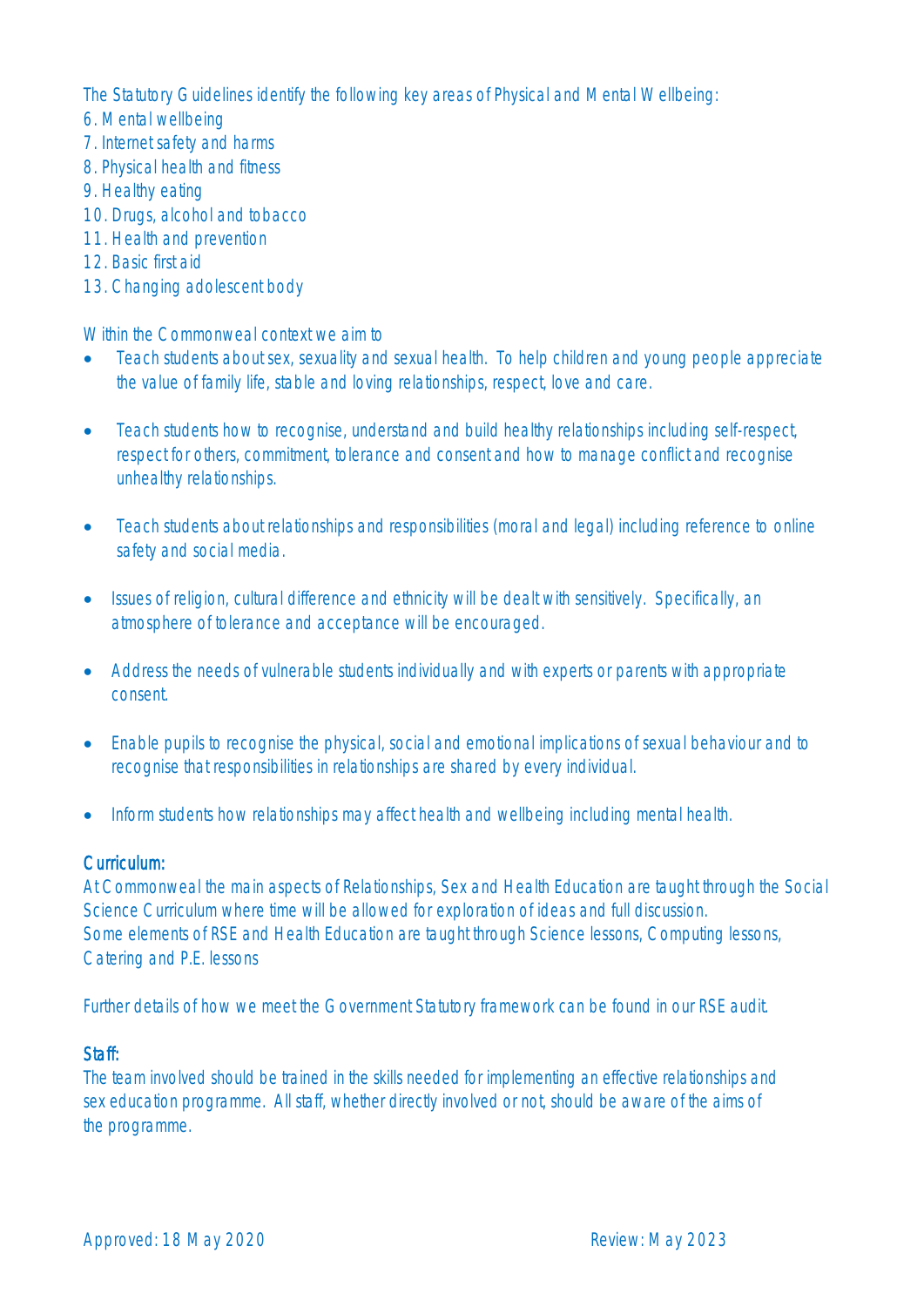Teaching staff will be permitted to answer questions openly and honestly as they arise - whatever the situation. Teachers will not offer direct advice on areas of contraception, except where to seek help or people to speak to for guidance e.g. school nurse, doctor, parents.

Staff need to be aware that effective relationships and sex education brings an understanding of what is and what is not acceptable in relationships. This could lead to disclosure of a child protection issue. If this is the case and they suspect a student is a victim of abuse or they have reason to believe there is a risk of abuse, they should contact the schools Designated Safeguarding Lead. Staff must also be mindful of the problems relating to confidentiality and should never promise to keep information a secret. Teaching staff should highlight services where students can get confidential support.

## Outside Support:

We believe in involving outside support in order to enrich the programme. They will be known to, and valued by, the school and will be asked to work together with members of the teaching staff in a teamteaching situation, as we believe this maximises their expertise.

## Feeder Schools:

It is our policy to liaise with the feeder schools to develop an awareness of their sex education programme. Our main feeder schools use the Jigsaw scheme of work.

## Ethos:

The school creates a caring and supportive community which values relationships, equal opportunities, confidence and self-esteem, and is supported by all staff. It is within this context that the sex education programme is delivered.

## Partnership with Parents/Carers:

The role of parents in the development of their children's understanding about relationships is vital. Parents will be supported to understand the purpose and content of our RSE curriculum through communications and opportunities for parents to understand and ask questions about the school's approach. The pastoral team are also available to support parents in managing conversations with their children on these issues. Information on RSE in the school curriculum is contained in the curriculum section on the school website and the RSE policy is available on the school website.

Parents are encouraged to discuss at any time the content and delivery of the RSE programme with the Head of Global Learning and let them know by email if they have any concerns about their child being taught RSE

## The right to withdraw a student:

Parents/carers of all pupils are informed of the content of the RSE offer at Commonweal. Parents have the right to request that their child be withdrawn from some or all of sex education delivered as part of statutory RSE apart from the statutory content in the National Curriculum Science. There is no right to withdraw from Relationships Education or Health Education.

## Process:

- Before granting any such request, the parents will meet with the head teacher, or their representative, to discuss the request and, as appropriate, with the child to ensure that their wishes are understood and to clarify the nature and purpose of the curriculum.
- This request will be documented to ensure a record is kept.